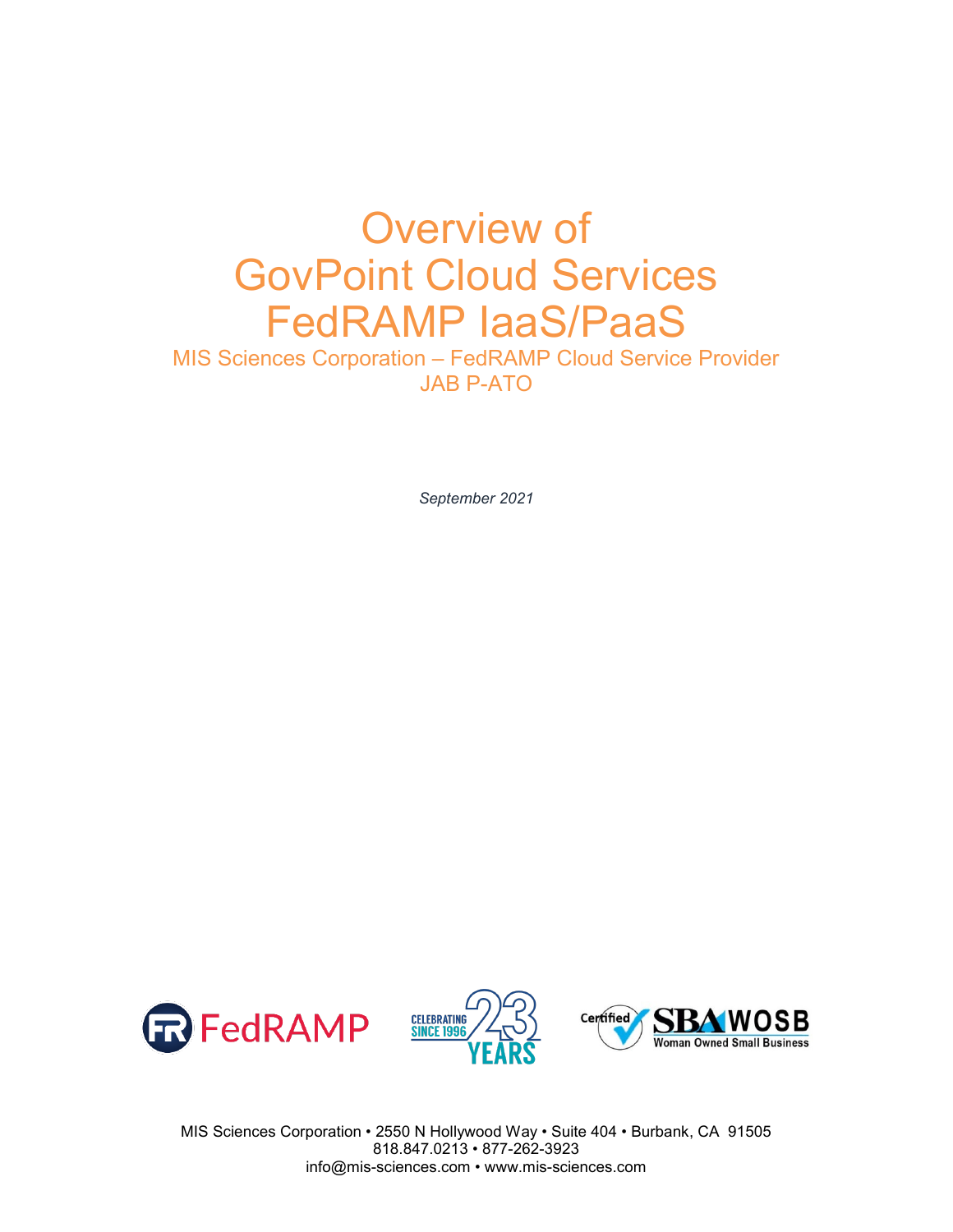# **Contents**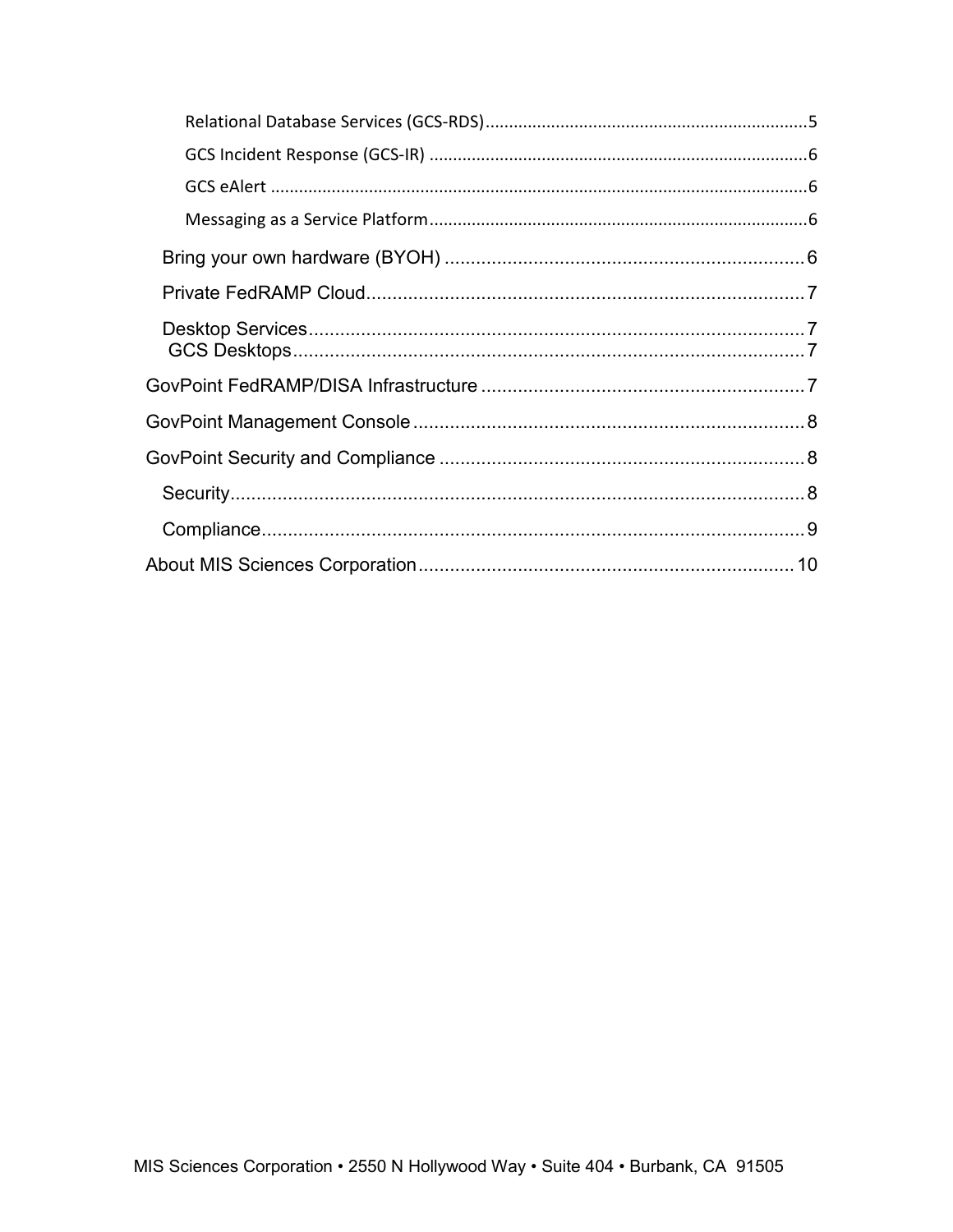# <span id="page-3-0"></span>Abstract

MIS Sciences Corporation (MIS) is a FedRAMP authorized Cloud Service Provider (CSP) for IaaS/PaaS/STaaS with a JAB P-ATO. MIS offers its FedRAMP authorized cloud services under the name of GovPoint Cloud Services (GCS).

All FedRAMP authorized CSP's meet the same standards and requirements for the services they provide. MIS Sciences Corporation, GovPoint Cloud Services, is up to 40% less than AWS or Azure services.

MIS GovPoint Cloud Services offers a broad set of FedRAMP authorized cloudbased products, including dedicated and private clouds, compute, storage, databases, developer tools, management tools, and enterprise applications: ondemand, available in seconds, with pay-as-you-go or fixed pricing.

New services can be provisioned quickly, without the upfront capital expense allowing customers in the public sector to access the building blocks they need to respond rapidly to changing requirements. This whitepaper provides you with an overview of the features and benefits of GovPoint Cloud Services and introduces you to the services that make up the platform. This paper will not detail cloud computing but instead, talk about GovPoint Cloud Services and contrast/compare with other FedRAMP CSPs.

For more information:

MIS Sciences Corporation 818-847-0213 [sales@mis-sciences.com](mailto:sales@mis-sciences.com) [www.mis-sciences.com](http://www.mis-sciences.com/)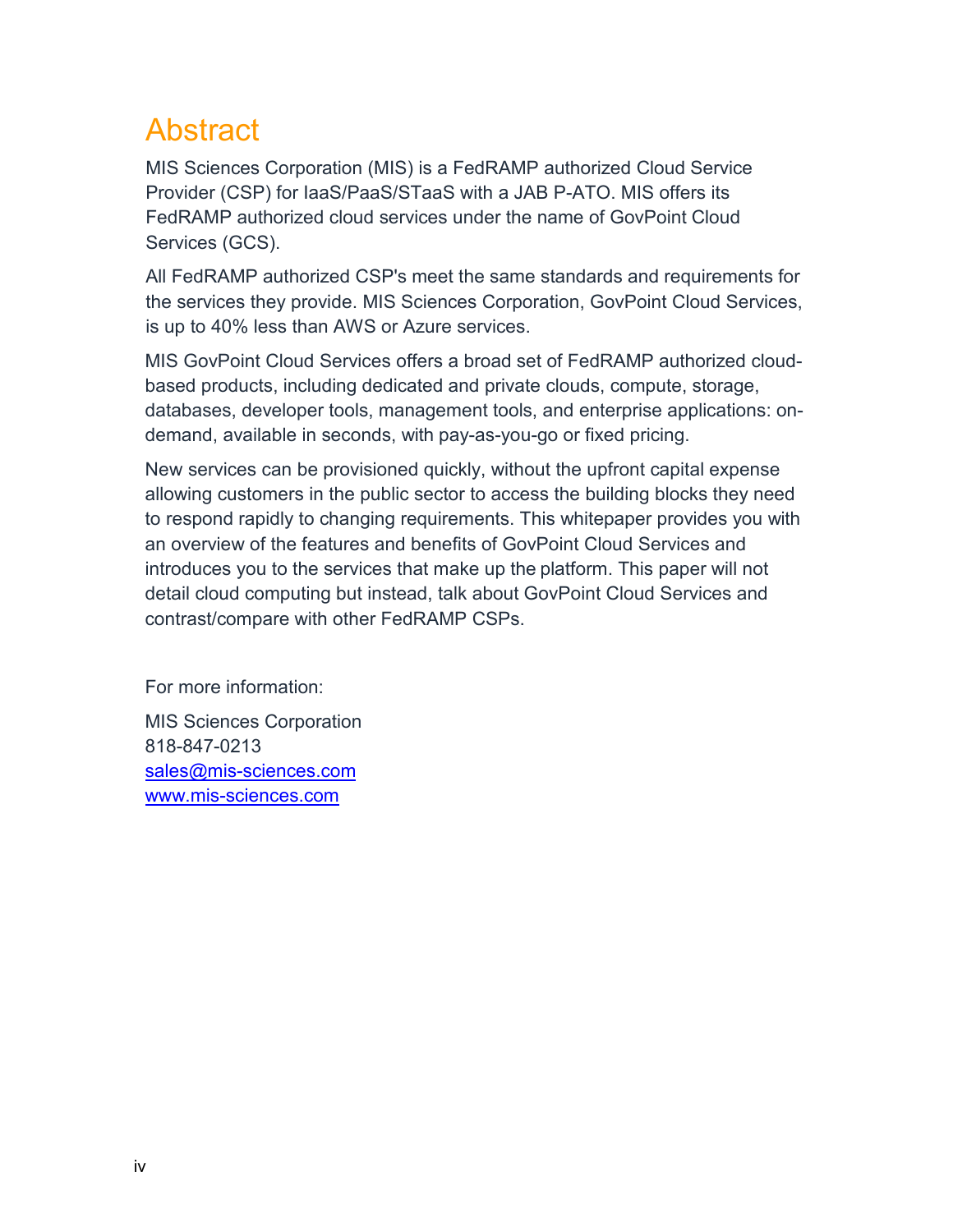# <span id="page-4-0"></span>**Introduction**

MIS Sciences Corporation (MIS) has been providing hosting and managed services to the Government since 1996. In 2014, (MIS) received a JAB P-ATO for its FedRAMP GovPoint Cloud Services (GCS) to provide highly secure and highly scalable cloud services to Federal agencies and the DoD.

MIS Sciences Corporation is an SBA Certified Woman Owned Small Business and the only small business to have a FedRAMP JAB P-ATO for IaaS. MIS owns and maintains its data facilities and does not rely on any other CSP for primary services.

GCS provides a highly reliable, scalable, low-cost infrastructure and storage platform in the cloud that powers hundreds of Federal and State agencies.

GCS is a cost-effective alternative to AWS and Azure for FedRAMP services for compute, storage, private clouds, custom clouds, and provides the ability to supply your hardware.

You never pay for the unknown with fixed pricing, such as data in/out, API requests, data transfer, VPNs, firewalls, 10 Gig networks, and support. Everything is included in the price, which is up to 40% less for FedRAMP Cloud Services.

MIS has direct partnerships with AWS and Azure to fill gaps in specialized service offerings.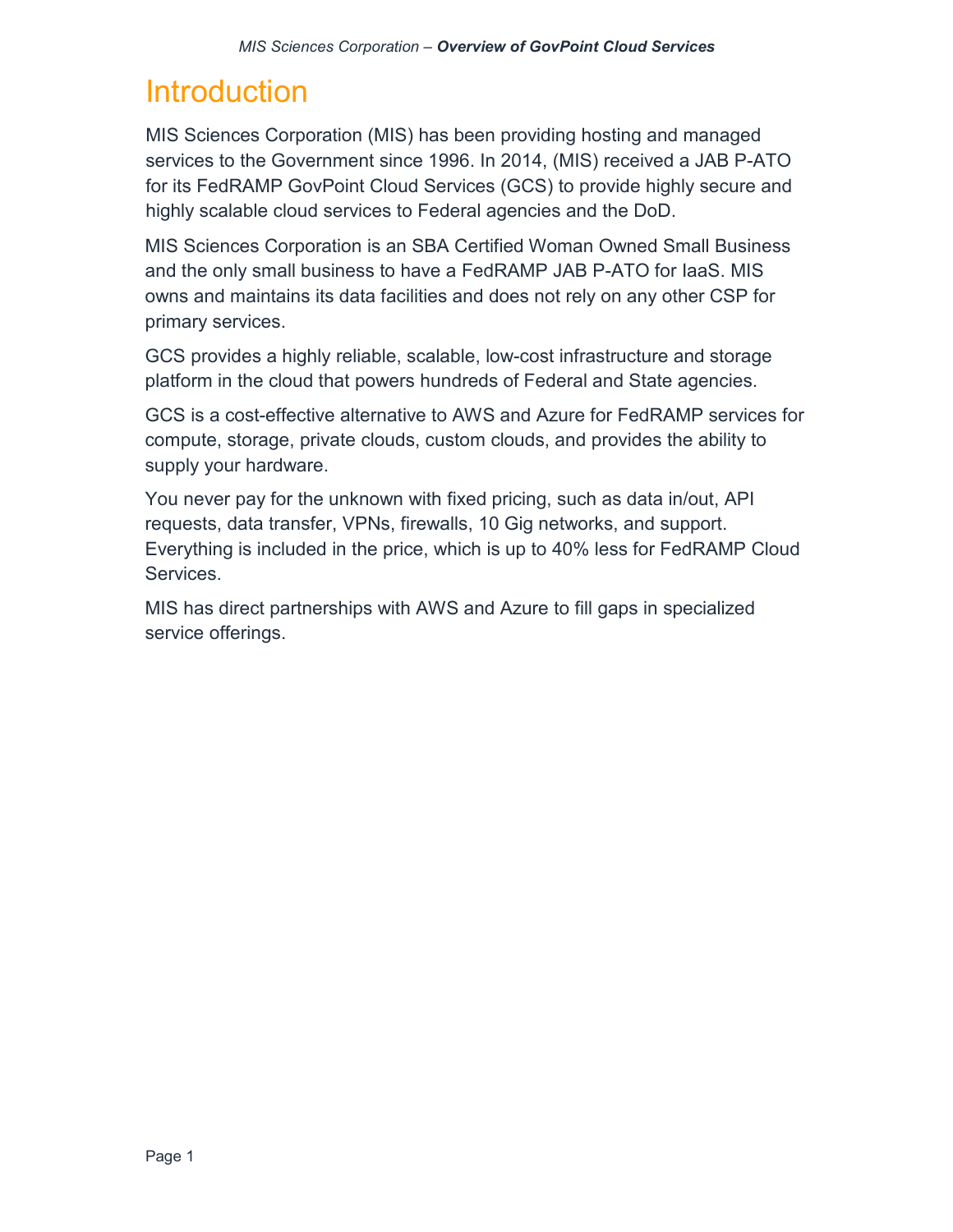# <span id="page-5-0"></span>Advantages of GovPoint Cloud Services

### <span id="page-5-1"></span>**FedRAMP JAB P-ATO**

MIS Sciences Corporation has a JAB P-ATO authorization for its FedRAMP GovPoint Cloud Services (IaaS/PaaS). The FedRAMP Package Number is F1311222650, and additional information is located at [https://marketplace.fedramp.com](https://marketplace.fedramp.com/)

A JAB P-ATO ensures that MIS Sciences maintains the highest level of FedRAMP compliance for its GovPoint Cloud offering. The JAB Authorization is a concurrency by DoD, DHS, and GSA.

#### <span id="page-5-2"></span>**Compute is up to 40% less than AWS and Azure**

The same FedRAMP compute with a JAB P-ATO for up to 40% less than AWS and Azure. With either a subscription model or pay as you go, you will save money and make more money with fewer headaches. No extra charges for access, I/O, VPN, support, etc.; everything is included.

#### <span id="page-5-3"></span>**VMware hypervisors**

GovPoint Cloud Services is based on VMware, allowing for the smooth migration of workloads and reduces system management complexity. All VMware management functions are available from the client management console.

#### <span id="page-5-4"></span>**Everything is included**

Fixed pricing – Everything is included — no billing surprises. Your monthly cost is exactly what you pay. No extras for I/O, PUTS/GETS, VPN, IP's, bandwidth, or support. With other CSPs, these hidden extras can increase your monthly bill by 15-40%. With GovPoint, you never pay extra.

#### <span id="page-5-5"></span>**Contract-friendly pricing**

Contracting officers do not like to do contract mods because the funds are depleted. With fixed pricing, this is avoided; the contract amount is what you pay. There are no analyzing monthly usage reports to track remaining funds, no midyear contract mods, and nothing to worry about. You know your costs, and they never change.

#### <span id="page-5-6"></span>**Bring your own equipment**

Do you or your customer require specialized hardware, equipment, or appliances within the FedRAMP boundary? We can support your needs to host dedicated equipment within the FedRAMP boundary and help you with compliance.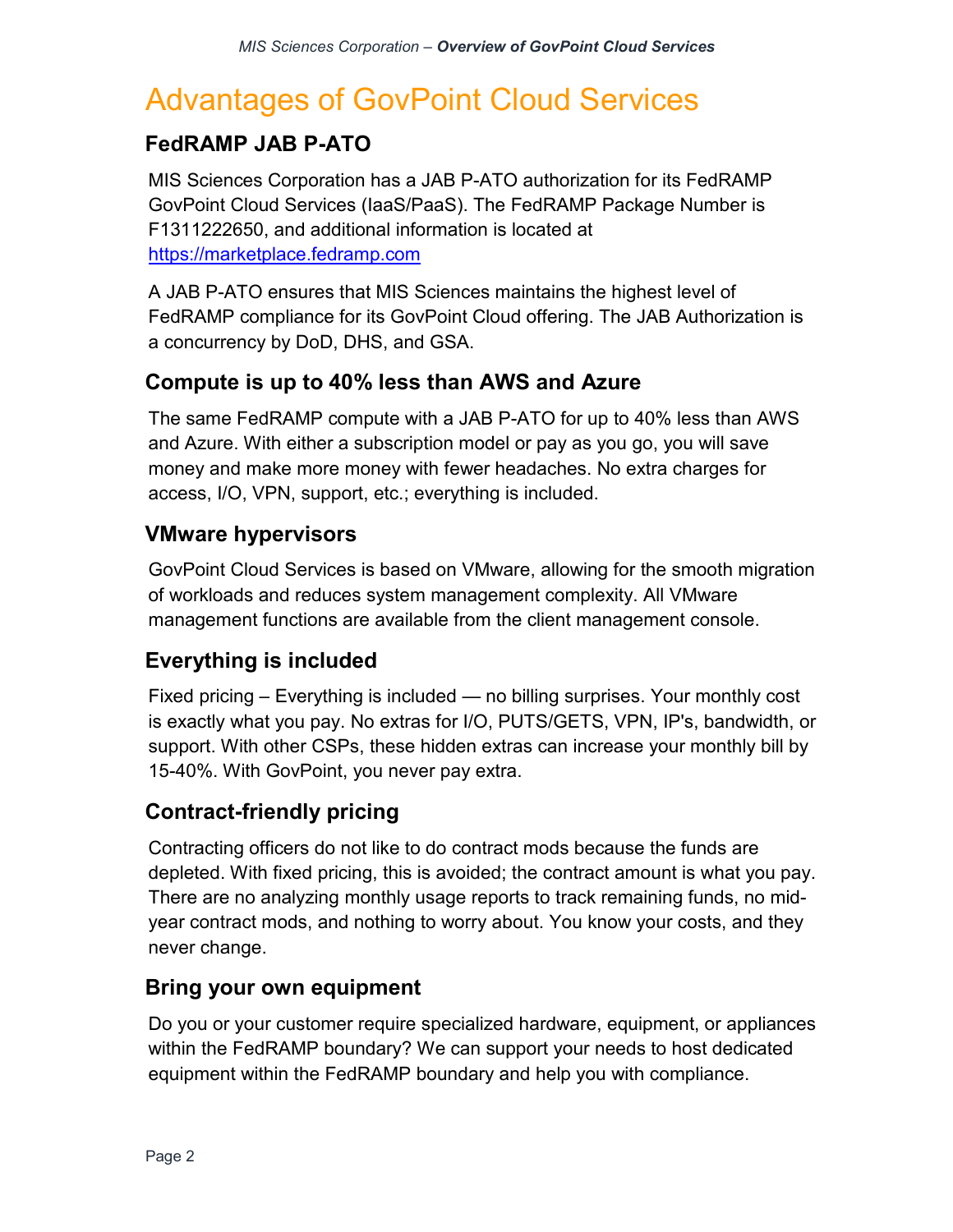## <span id="page-6-0"></span>**Custom images and configurations**

Do you require a custom configuration or custom image? We can help by creating a FedRAMP compliant custom image/template that can be deployed across all your instances. Custom compute instances can be created with the click of a mouse. You are not tied to a pre-configured configuration.

## <span id="page-6-1"></span>**10 Gig/100 Gig redundant networks**

Never pay extra for a 10 Gig network. It is included as part of all compute instances. Storage is 100 Gig connectivity.

## <span id="page-6-2"></span>**Support is included**

Standard 24x7x365 support is included with all services at no extra cost. Never pay extra for what should be standard. Other CSPs charge up 10% of the total service cost for support; we include it at no additional cost as part of the 'Everything Included' pricing.

#### <span id="page-6-3"></span>**Control Inheritance**

Do you have a SaaS or PaaS application that requires FedRAMP authorization, FedRAMP ready, or you need to be in a FedRAMP environment? We can help. All our NIST controls are fully inheritable, which accelerates your authorization and reduces costs.

## <span id="page-6-4"></span>**FedRAMP HIGH/DISA IL4**

GovPoint is in the process of upgrading its FedRAMP Moderate and DISA IL2 authorization to FedRAMP HIGA and DISA IL4. The anticipated completion is in Q3 2023.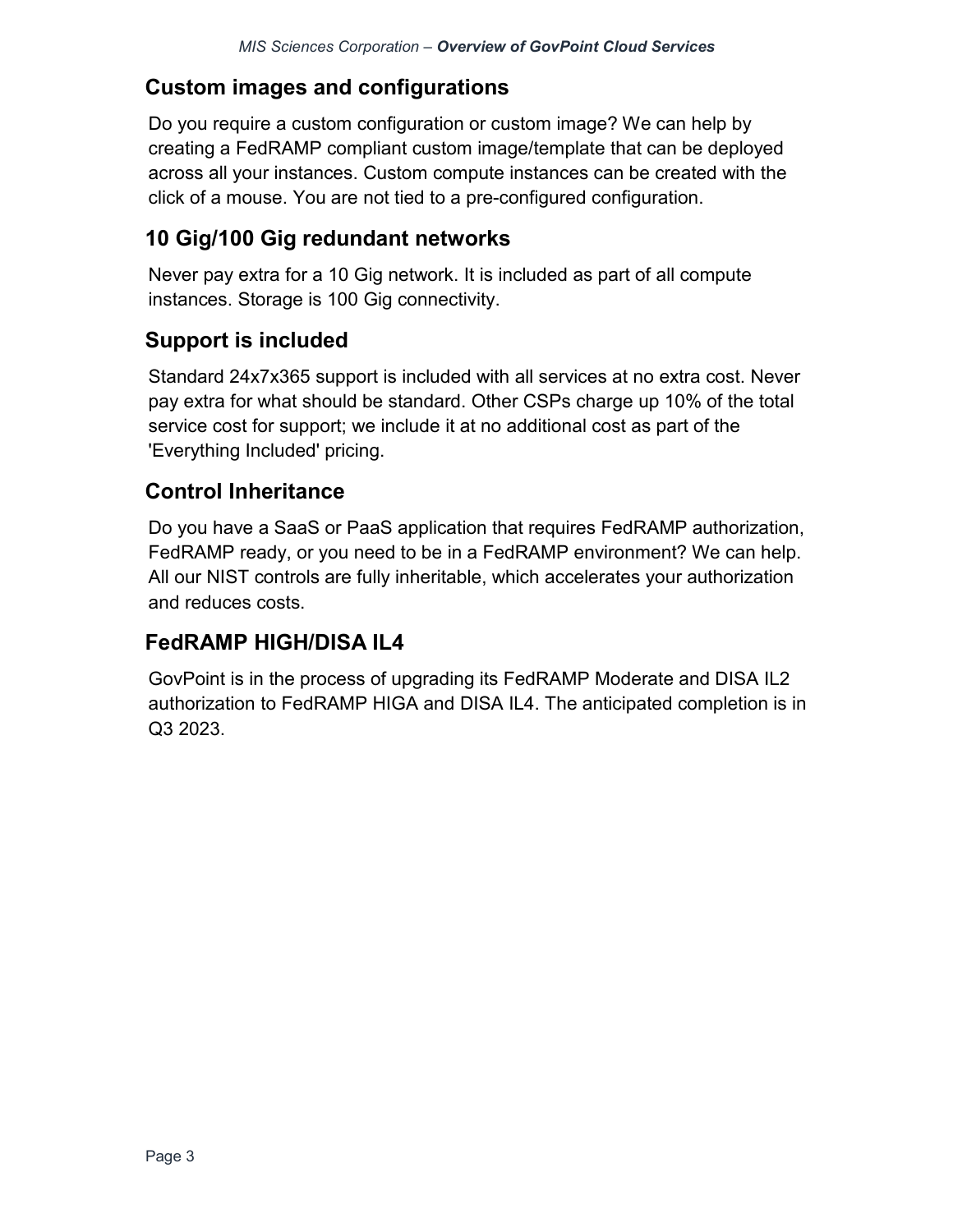# <span id="page-7-0"></span>GovPoint FedRAMP Cloud Services Offerings

GovPoint offers Infrastructure as a Service, Platform as a Service, and Storage as a Service, as well as custom and private clouds and 'bring your own hardware' configurations.

#### <span id="page-7-1"></span>**Infrastructure as a Service (IaaS)**

The GovPoint Infrastructure as a Service (IaaS) contains the basic building blocks for your cloud IT project. You can access the GovPoint networking features, computers (virtual or on dedicated hardware), and data storage space. IaaS provides you with maximum flexibility and management control over your IT resources.

The GovPoint IaaS service can be used as the foundation and environment for any application that has a requirement to be within a FedRAMP security boundary.

#### <span id="page-7-3"></span><span id="page-7-2"></span>**Compute Types**

#### **General Purpose Compute (GPC)**

With GPC, you have a balance between processors, RAM, and disk. GPC will meet the needs of over 80% of computing requirements and is ideal for most web and database applications. GPC uses a blend of high I/O disks and SSD's. Users can choose between pre-configured and hardened images or customize processors, disk space, and RAM to meet particular needs.

#### <span id="page-7-4"></span>**High Demand Compute (HDC)**

With HDC, you are assured that your most robust data, transaction, or workload intensive applications will operate flawlessly, regardless of the load. HDC is a high processor and high RAM compute instance coupled with ultra-high-speed flash drives and 10 Gbps network connectivity.

#### <span id="page-7-5"></span>**Special Purpose Compute (SPC)**

With SPC, you can create your instances from specialty hardware and software and even use your hardware. SPC is used to fill gaps between the standard cloud offerings and dedicated hosting.

#### <span id="page-7-6"></span>**High Performance Compute (HPC)**

With HPC, instances can be created with one or more dedicated GPU's to meet the most intensive data and complex calculations needs. Multiple HPC instances can be combined to work in parallel to form HPC clusters.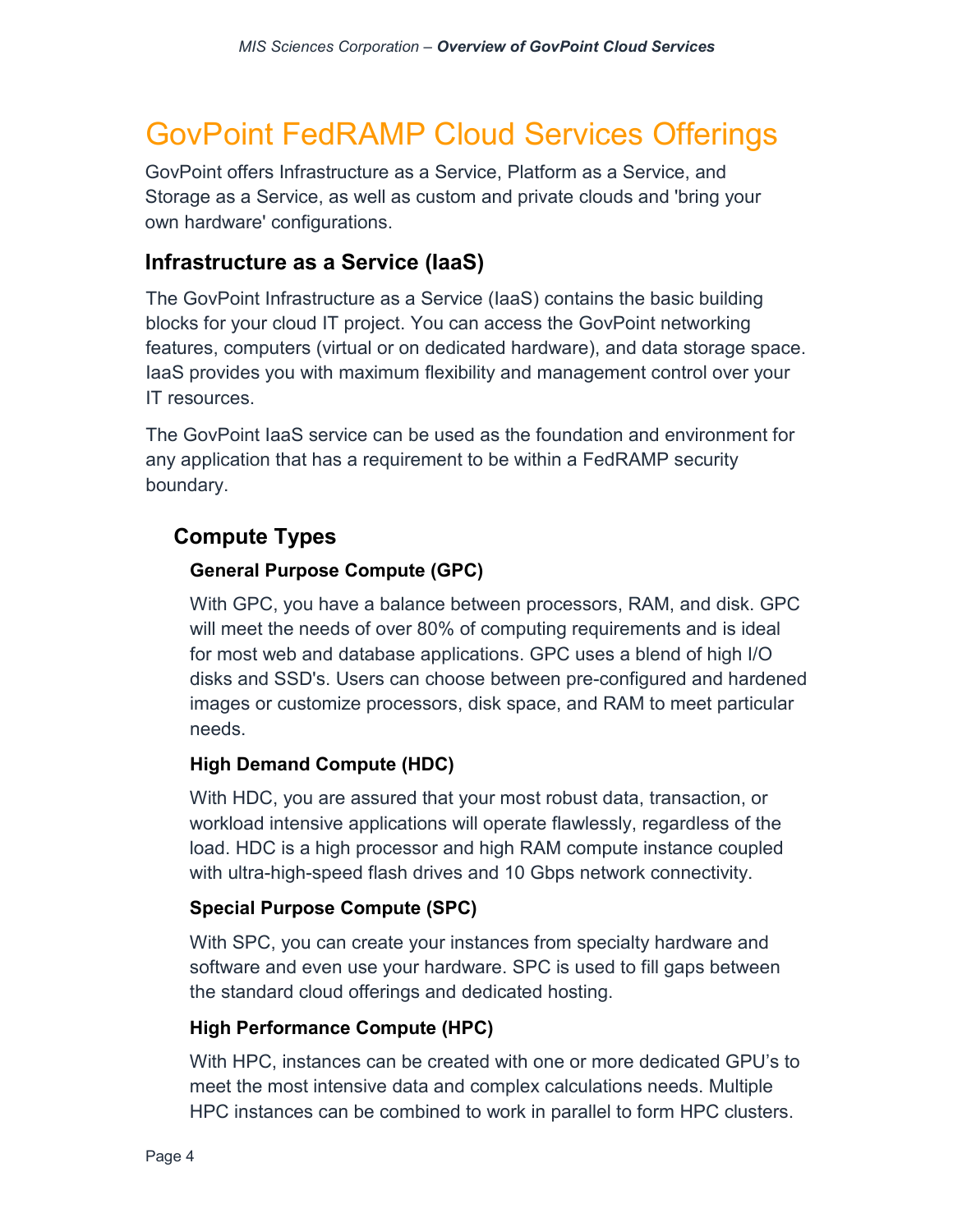### <span id="page-8-0"></span>**VMware on GovPoint**

VMware on GCS is an integrated cloud offering that allows agencies to seamlessly migrate and extend their on-premises VMware vSphere-based environments to the GCS Cloud.

#### <span id="page-8-1"></span>**GCS Container Service for Kubernetes**

[GCS Kubernetes Container Service m](https://aws.amazon.com/eks/)akes it easy to deploy, manage, and scale containerized applications using Kubernetes in the GCS environment

## <span id="page-8-2"></span>**GCS Container Service**

[The GCS Container Service is](https://aws.amazon.com/ecs/) a scalable, high-performance container orchestration service that supports Docker containers allowing you to run and scale containerized applications in the GCS environment. The GCS Container Service eliminates the need for you to install and operate your container orchestration software.

## <span id="page-8-3"></span>**Platform as a Service (PaaS)**

Platform as a Service (PaaS) eliminates the need for your organization to manage the underlying infrastructure (usually hardware, databases, and operating systems) and allows you to focus on the deployment and management of your application.

The GovPoint PaaS offers operating systems, databases, incident response, development, and messaging systems.

## <span id="page-8-5"></span><span id="page-8-4"></span>**Platform Offerings:**

#### **Relational Database Services (GCS-RDS)**

GCS Relational Database Services (GCS-RDS) is a self-service, cloudbased service allowing customers to quickly set up, provision, and maintain databases. Supported databases are MS SQL Server, MongoDB, and MySQL. For greater granularity, security, and FedRAMP compliance, MIS personnel will work with the client in database deployment, maintenance, and security patching. This relieves the client from these tasks and allows them to focus on their business requirements.

Clients/Agencies are welcome to bring their license for any database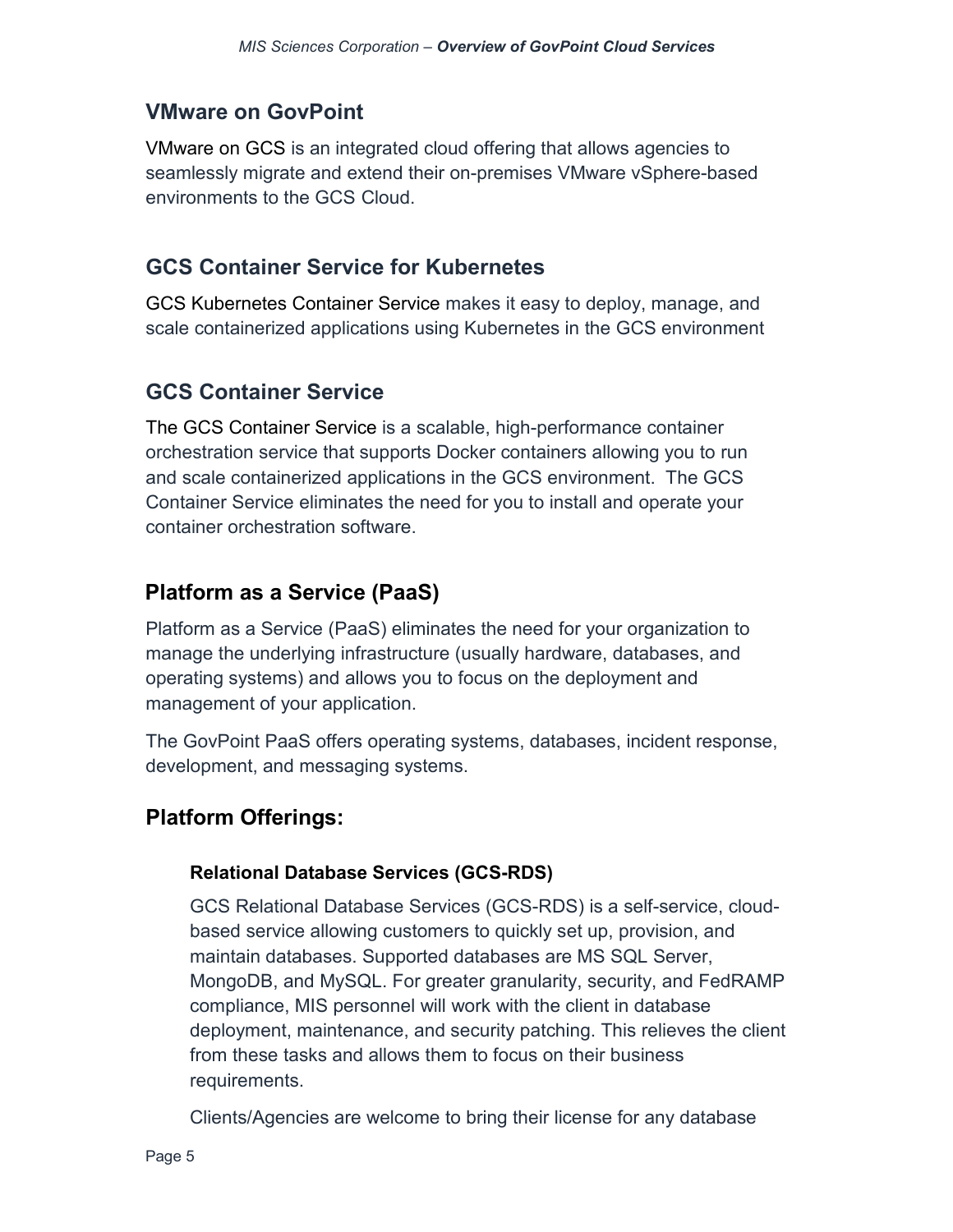product, and MIS will work with the client to install and ensure FedRAMP security compliance for their product.

#### <span id="page-9-0"></span>**GCS Incident Response (GCS-IR)**

GCS Incident Response (GCS-IR) is a self-service, cloud-based incident response service center that makes it easy for any agency to manage any incident. Once configured by the agency, GCS-IR will manage your incidents, make notifications, and provide all required logs and reports from beginning to end.

#### <span id="page-9-1"></span>**GCS eAlert**

GCS-eAlert is a cloud-based high-speed and high-volume email and SMS sending service designed to send notifications and transactional messages. It is a reliable, cost-effective service for businesses of all sizes that use email and SMS to keep in contact with their customers easily managed through a user-friendly web interface.

You can use our SMTP interface or one of the GCS APIs to integrate eAlert directly into your existing applications. You can also integrate the email sending capabilities of GCS eAlert into the software you already use, such as ticketing systems and email clients.

#### <span id="page-9-2"></span>**Messaging as a Service Platform**

GCS Messaging offers true SMS/MMS messaging for any application need. You can use a web interface or API to send your SMS messages and MMS images.

## <span id="page-9-3"></span>**Bring your own hardware (BYOH)**

Often there are times that a client's infrastructure will require specialized equipment or appliances that can only be furnished by the client.

GovPoint Cloud Services permits customer-owned hardware and appliances within the customer's FedRAMP boundary. When customer equipment or appliances are used, a private and logically isolated cloud environment is created. This isolated environment is assigned to the customer only and does not share any other FedRAMP tenants' resources.

The client is responsible for ensuring all equipment complies with FedRAMP guidelines, and the Agency SSO is responsible for issuing an ATO for all hardware and ensuring compliance is maintained.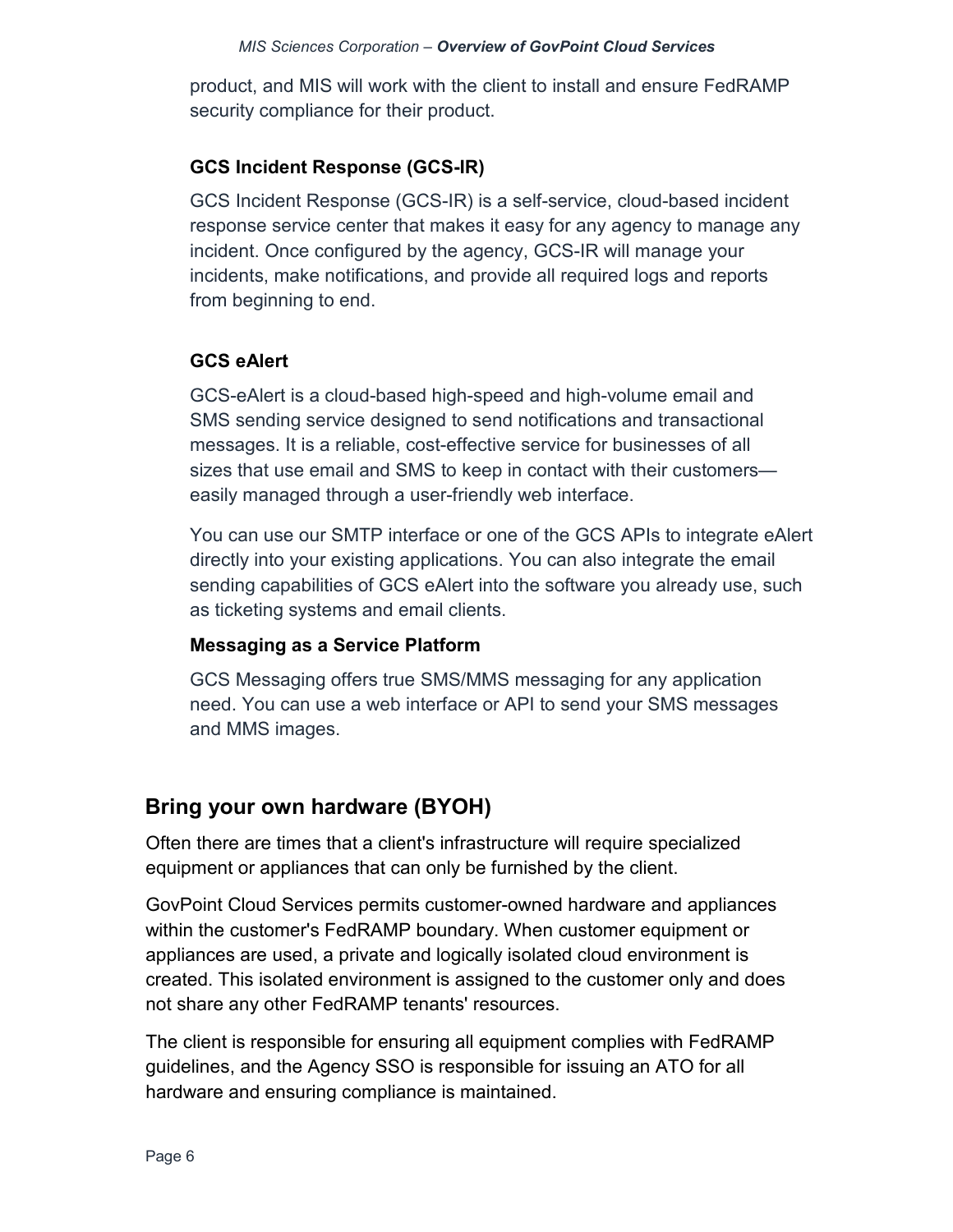## <span id="page-10-0"></span>**Private FedRAMP Cloud**

If your needs require isolation or dedicated resources, the Private FedRAMP Cloud will meet your needs. With the Private Cloud, you have full control of all resources, including firewalls, networking, compute, and storage. Your Private Cloud is isolated from all other tenants and users and is part of the GovPoint FedRAMP infrastructure.

## <span id="page-10-1"></span>**Desktop Services**

#### <span id="page-10-2"></span>**GCS Desktops**

GCS Desktops is a fully managed, secure cloud desktop service. You can use GCS Desktops to provision either Windows or Linux desktops in just a few minutes and quickly scale to provide thousands of desktops to workers across the globe. GCS Desktops builds off Citrix Desktops and Microsoft Remote Desktop Services. With GCS Desktops, your users get a fast, responsive desktop of their choice that they can access anywhere, anytime, from any supported device.

# <span id="page-10-3"></span>GovPoint FedRAMP/DISA Infrastructure

The GovPoint Cloud Services infrastructure is designed with security and redundancy in mind. There is no single point of failure; cooling, networks, power, and hardware are redundant. Failure is not an option. Workloads can be shifted between data facilities to prevent any service interruption in the event of any disaster.

GovPoint has two isolated FedRAMP regions, Los Angeles and Las Vegas.

GovPoint Regions are connected through low-latency high-speed links. GovPoint provides you with the flexibility to place instances and store data within multiple geographic regions or regions of other FedRAMP service providers.

GovPoint serves agencies from DoD, Federal, State, and Local Governments by providing FedRAMP authorized infrastructure services from multiple data center facilities. We are continually enhancing our infrastructure to meet client needs and new security requirements.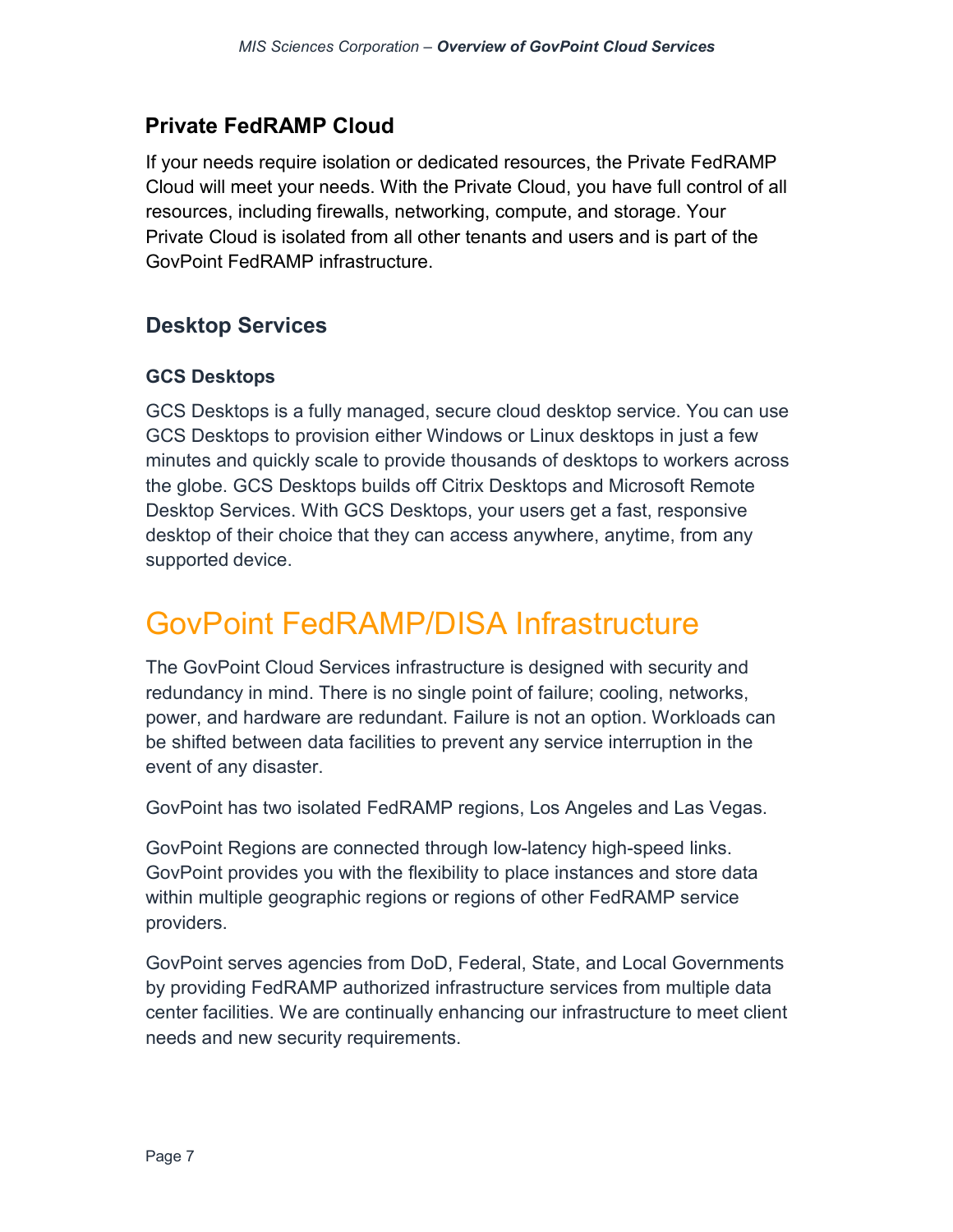# <span id="page-11-0"></span>GovPoint Management Console

Access, provision, and manage your services through the GCS management console, a simple and intuitive user interface. You can add, change, and delete resources and storage, manage security, create tasks, perform snapshots, and provision backups.

# <span id="page-11-1"></span>GovPoint Security and Compliance

#### <span id="page-11-2"></span>**Security**

Cloud security is our highest priority. FedRAMP sets the minimum security requirements based on FISMA guidelines and NIST 800-53.

GovPoint has moderate JAB P-ATO and DISA IL-2 and is in the process of obtaining FedRAMP HIGH and DISA IL-4.

GovPoint Cloud Services enables a shared responsibility model. While GovPoint Cloud Services manages the cloud's security, you are responsible for security in the cloud.

When you deploy your SaaS or PaaS applications, you retain control of the security you choose to implement to protect your content, platform, applications, systems, and networks no differently than you would in an on-site data center.

As a GovPoint Cloud Services customer, you will benefit from a data center and network architecture built to meet the FedRAMP, FISMA, and DISA requirements of the most security-sensitive organizations.

MIS Sciences provides you with guidance and expertise through online resources, personnel, and partners. MIS provides you with advisories for current issues, plus you have the opportunity to work with MIS when you encounter security issues.

You get access to hundreds of controls and features to help you to meet your security objectives. MIS provides security-specific tools and features across network security, configuration management, access control, and data encryption.

Finally, GCS environments are continuously audited, with certifications from accreditation bodies across geographies and verticals.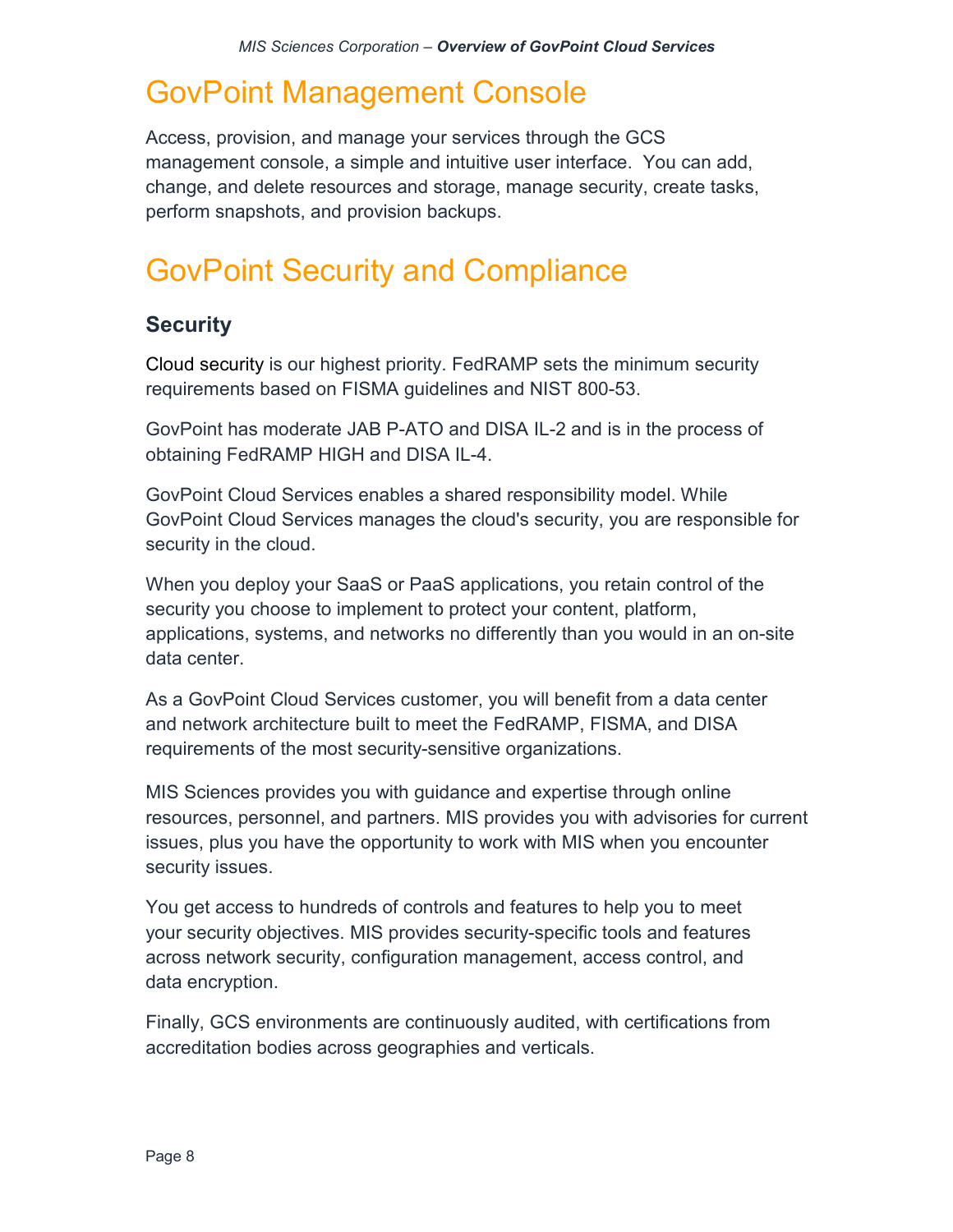### <span id="page-12-0"></span>**Compliance**

GovPoint Cloud Compliance enables you to understand the robust controls in place within GovPoint to maintain security and data protection in the cloud. As systems are built on top of the GovPoint Cloud infrastructure, compliance responsibilities will be shared. By bringing together governance-focused, auditfriendly service features with applicable compliance or audit standards, GovPoint Compliance enables Agencies to build and focus on traditional programs. This helps Agencies to establish and operate in a GovPoint security control environment.

The IaaS infrastructure that GovPoint provides to its customers is designed and managed in alignment with Federal IT, FedRAMP, and DISA security standards and best practices.